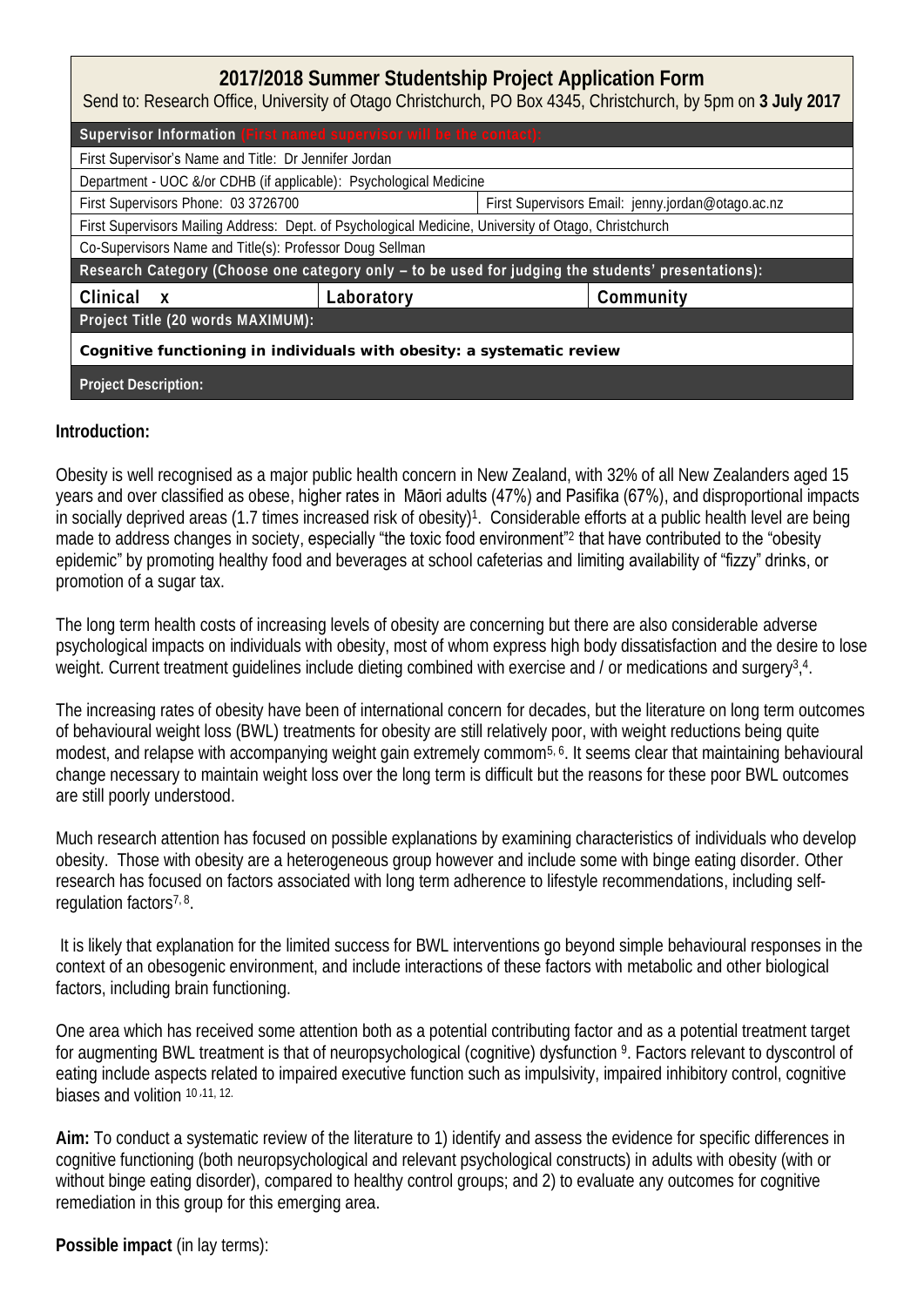This review aims to determine whether there is sufficient evidence to trial cognitive remediation adjuncts to improve response to treatment. This research will lead to a publication and may inform a future research project.

**Method:** The student, with assistance from supervisors, will conduct a systematic review to identify relevant published papers using key databases (Medline, PsycINFO, EMBASE and the Cochrane database for systematic reviews). The review will be registered prospectively on the PROSPERO registry for systematic reviews and will follow PRISMA guidelines - data reported will include the search strategy results, risk of bias assessments within and across studies and effect sizes for key outcomes from published studies. Results will be synthesized, taking into account limitations in the literature and the implications of the review highlighted for future research.

**References** 

- 1. Ministry of Health. Annual Update of Key Results 2015/16: New Zealand Health Survey. In: Ministry of Health, editor. Wellington: Ministry of Health; 2016.
- 2. Brownell KD, Horgen KB. Food fight: The inside story of the food industry, America's obesity crisis and what we can do about it. Chicago: McGraw Hill; 2004.
- 3. Brennan L, Murphy KD, de la Piedad Garcia X, Ellis ME, Metzendorf MI, McKenzie JE. Psychological interventions for adults who are overweight or obese. The Cochrane Library. 2016.
- 4. Yumuk V, Tsigos C, Fried M, Schindler K, Busetto L, Micic D, Toplak H, Obesity OMTFotEAftSo. European guidelines for obesity management in adults. Obesity facts. 2015;8(6):402-24.
- 5. Wing RR, Phelan S. Long-term weight loss maintenance. The American Journal of Clinical Nutrition. 2005;82(1):222S-5S.
- 6. Sellman D, Schroder R, Deering D, Elmslie J, Foulds J, Frampton C. Psychosocial enhancement of the Green Prescription for obesity recovery: a randomised controlled trial. NZ Med J. 2017;130(1450):44-54.
- 7. Teixeira PJ, Carraça EV, Marques MM, Rutter H, Oppert J-M, De Bourdeaudhuij I, Lakerveld J, Brug J. Successful behavior change in obesity interventions in adults: a systematic review of self-regulation mediators. BMC medicine. 2015;13(1):84.
- 8. Carraça EV, Marques MM, Rutter H, Oppert J-M, De Bourdeaudhuij I, Lakerveld J, Brug J. Successful behavior change in obesity interventions in adults: a systematic review of self-regulation mediators. BMC Medicine 1 (13), 84-100(2015). 2015.
- 9. Smith E, Hay P, Campbell L, Trollor JN. A review of the association between obesity and cognitive function across the lifespan: i mplications for novel approaches to prevention and treatment. Obesity reviews. 2011;12(9):740-55.
- 10. Lavagnino L, Arnone D, Cao B, Soares JC, Selvaraj S. Inhibitory control in obesity and binge eating disorder: A systematic review and meta-analysis of neurocognitive and neuroimaging studies. Neuroscience & Biobehavioral Reviews. 2016;68:714-26.
- 11. Voon V. Cognitive biases in binge eating disorder: the hijacking of decision making. CNS spectrums. 2015;20(6):566-73.
- 12. Fagundo AB, De la Torre R, Jiménez-Murcia S, Agüera Z, Granero R, Tárrega S, Botella C, Baños R, Fernández-Real JM, Rodríguez R. Executive functions profile in extreme eating/weight conditions: from anorexia nervosa to obesity. PloS one. 2012;7(8):e43382.